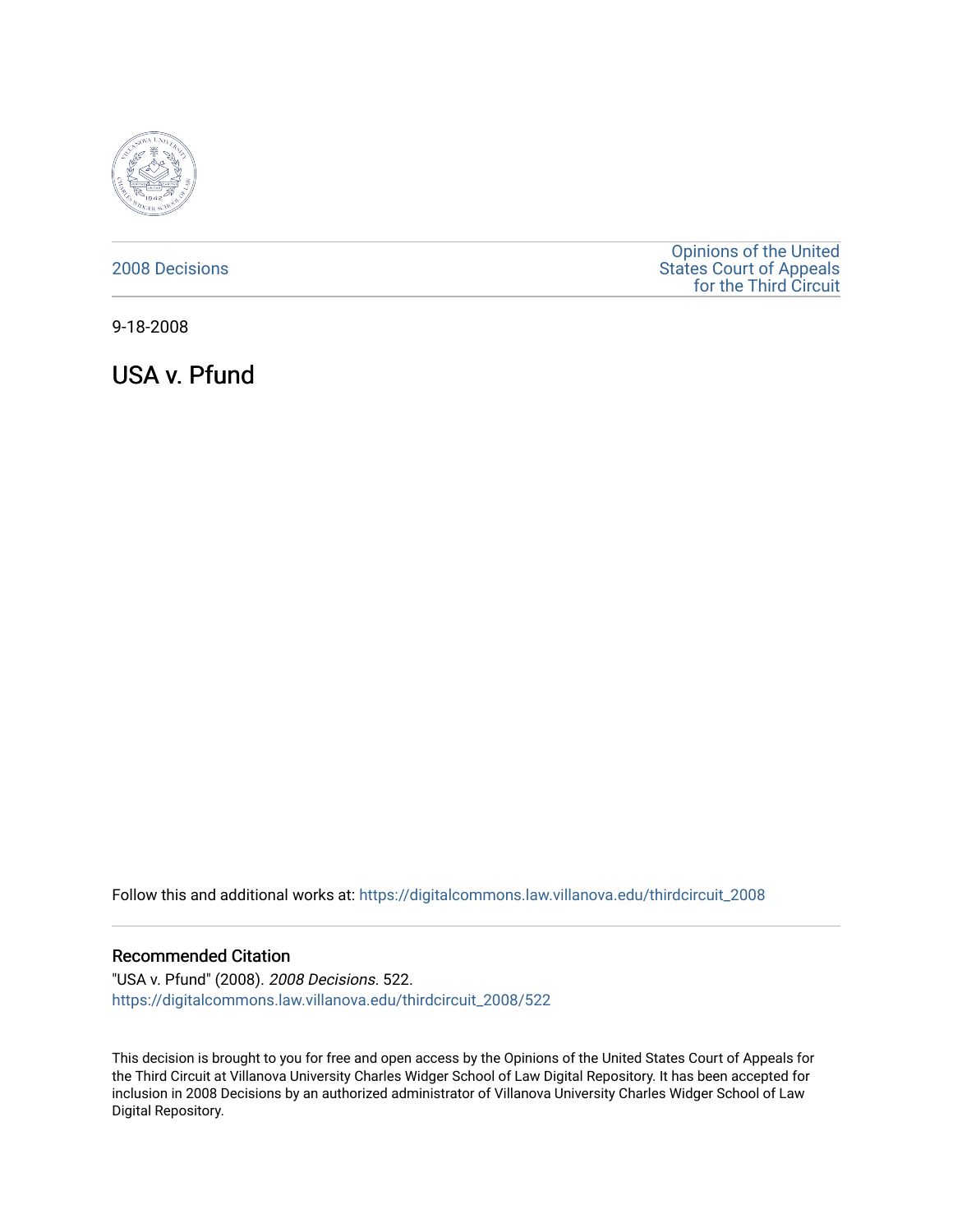#### NOT PRECEDENTIAL

## UNITED STATES COURT OF APPEALS FOR THE THIRD CIRCUIT

No. 06-4892 \_\_\_\_\_\_\_\_\_\_\_

\_\_\_\_\_\_\_\_\_\_\_

### UNITED STATES OF AMERICA

vs.

NICOLE PFUND, a/k/a KELLY LASEY, a/k/a JAMIE HART, a/k/a TABITHA RASTELLI, a/k/a STACEY MONTY, a/k/a DIANE COSTELLO, a/k/a DANA EISENHOWER

Nicole Pfund, Appellant

On Appeal from the United States District Court for the District of Delaware (D.C. Criminal No. 06-cr-00023) District Judge: The Honorable Kent A. Jordan

Submitted Under Third Circuit LAR 34.1(a) September 9, 2008

BEFORE: SLOVITER, FUENTES, and NYGAARD, Circuit Judges.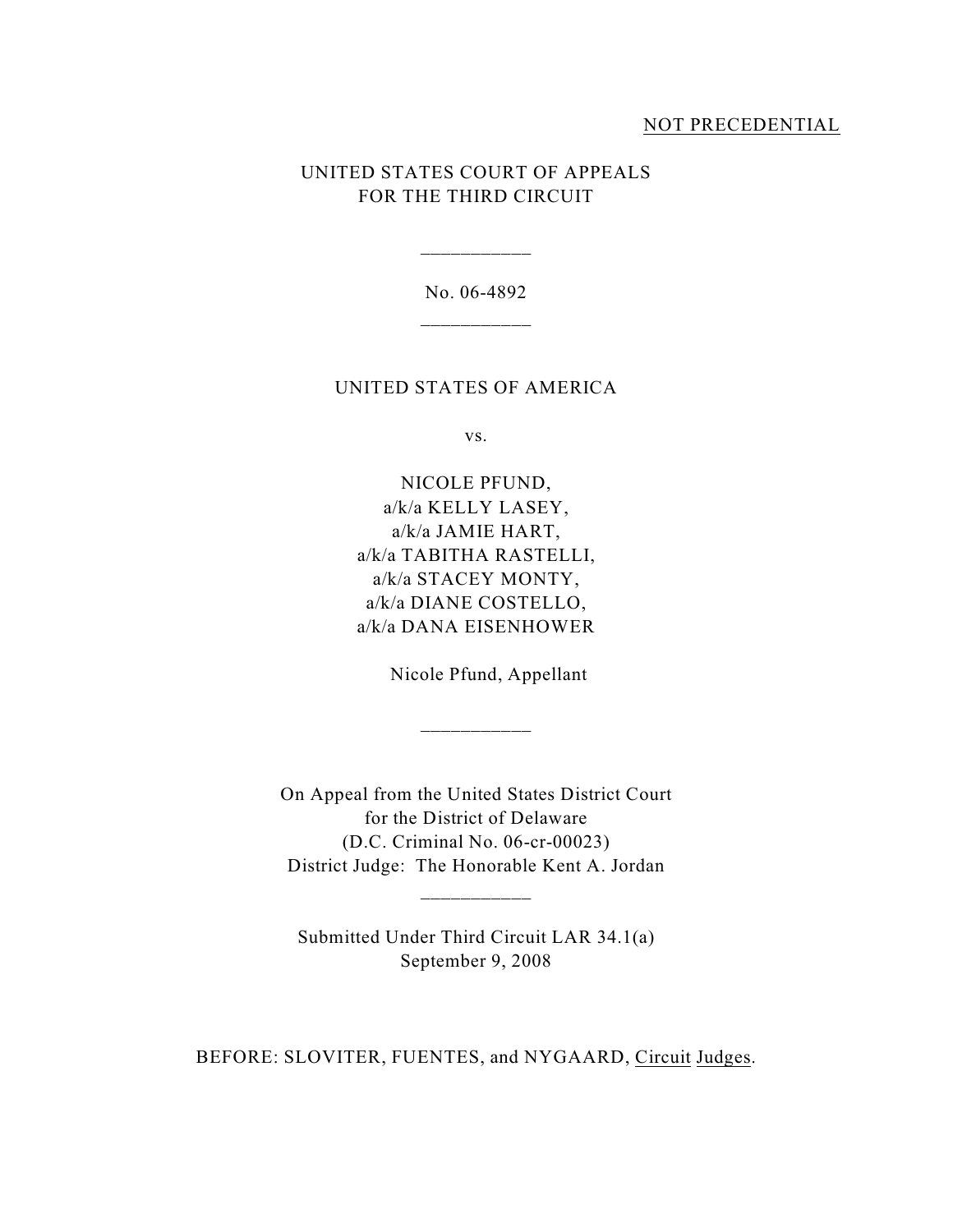(Filed: September 18, 2008)

\_\_\_\_\_\_\_\_\_\_\_

# OPINION OF THE COURT \_\_\_\_\_\_\_\_\_\_\_

NYGAARD, Circuit Judge.

Appellant, Nicole Pfund, pleaded guilty to one count of bank fraud, a violation of 18 U.S.C. §§ 1344(1) and 2. She was sentenced to one hundred months' imprisonment and five years of supervised release. Pfund was also ordered to pay restitution in the amount of \$36,149.06 to her victims. She appeals her sentence as procedurally and substantively unreasonable. We will affirm.

Following *United States v. Booker*, 543 U.S. 220 (2005), we review a sentence for reasonableness. The record on appeal indicates that the District Court reasonably considered and applied the Section 3553(a) factors in determining Pfund's sentence, including her argument for a variance. The sentence imposed was within the range suggested by the guidelines, notably at the low end of that range. Further, the District Court made adequate findings on the record, reflecting its meaningful consideration of the factors set out in 18 U.S.C.  $\S$  3553(a).

Having determined that the District Court gave "meaningful consideration" to the relevant factors, we find that the District Court did not abuse its discretion in applying them to Pfund. *United States v. Schweitzer*, 454 F.3d 197, 204 (3d Cir. 2006), cert. denied, 127 S.Ct. 600 (2006). The District Court's sentence was within the Guidelines